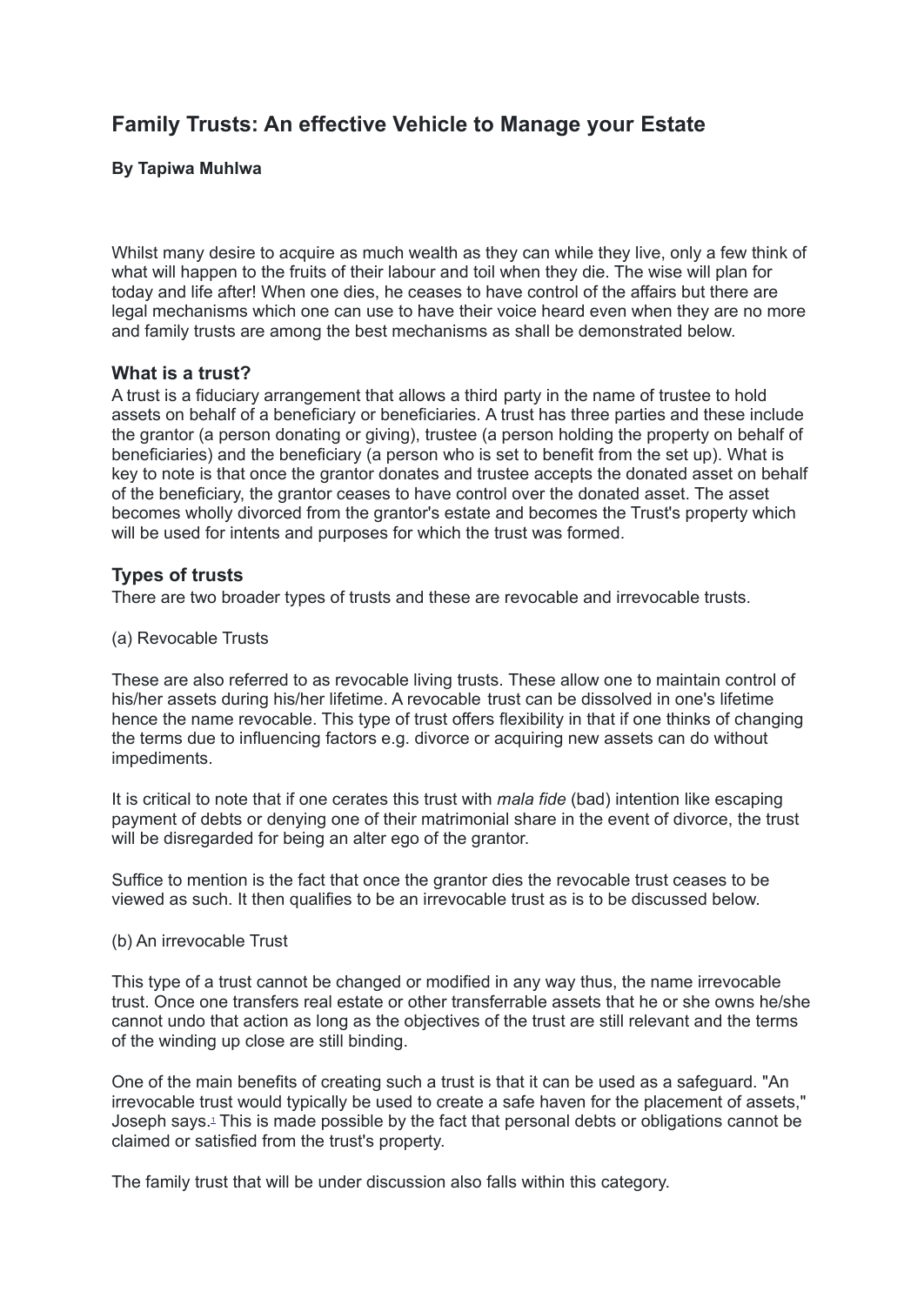## **Family Trusts**

A family trust by definition is an estate planning tool. It provides a method of managing the assets of belonging to an individual or couple while they live, as well as to specify how the assets are to be distributed when they pass away. Many people find that a trust is a superior alternative to simply leaving a will, as the trust is not subject to probate, as is a will, and it is kept private, rather than becoming a matter of public record.

## **What can be put in a family trust?**

(a) Houses

- (b) Farms
- (c) Businesses
- (d) Vehicles
- (e) Life policies

(f) Shares from and in a company etc.

The main reason it is beneficial to open a family trust is that it less costly in terms of costs. As a result of the limited tax benefits associated with transferring assets to a trust, the focus has shifted to transferring assets that will outgrow any tax cost, as well as personal assets, such as investment paintings and antique furniture, as well as assets with sentimental value.

The reasons a family trust is by far an effective tool for estate planning are as follows,

(a) Surviving spouse avoids paying estate taxes when the first spouse dies as is done when one is transferring property from one's name into his or hers.

(b) Erodes incidents of family bickering

(c) Clearly communicates how beneficiaries will benefit and clearly deal with uncertainty and conflict that can arise in circumstances where there is no clear plan.

(d) A family can actually invest or run a family business through the trust and the manner in which the proceeds will be shared will be clearly and unequivocally provided for.

(e) Allows the family to choose as trustees people with expertise to run the affairs of a trust professionally

(f) A family gives their family trust a life span and clearly provides on how affairs will be run till the last day of the existence of a trust.

(g) Assures safety of one's assets from being followed after by creditors in the event of either spouse falling heavily in debts.

(h) It takes away possession from an individual so incidents where property is sold in times of crisis or to the detriment of another are eliminated.

(i) In the event of the death there is no situation where the surviving spouse inherits the matrimonial home in his/her personal capacity. In Zimbabwe, when a spouse dies, the law specifically provides that the surviving spouse inherits the matrimonial home. It is critical to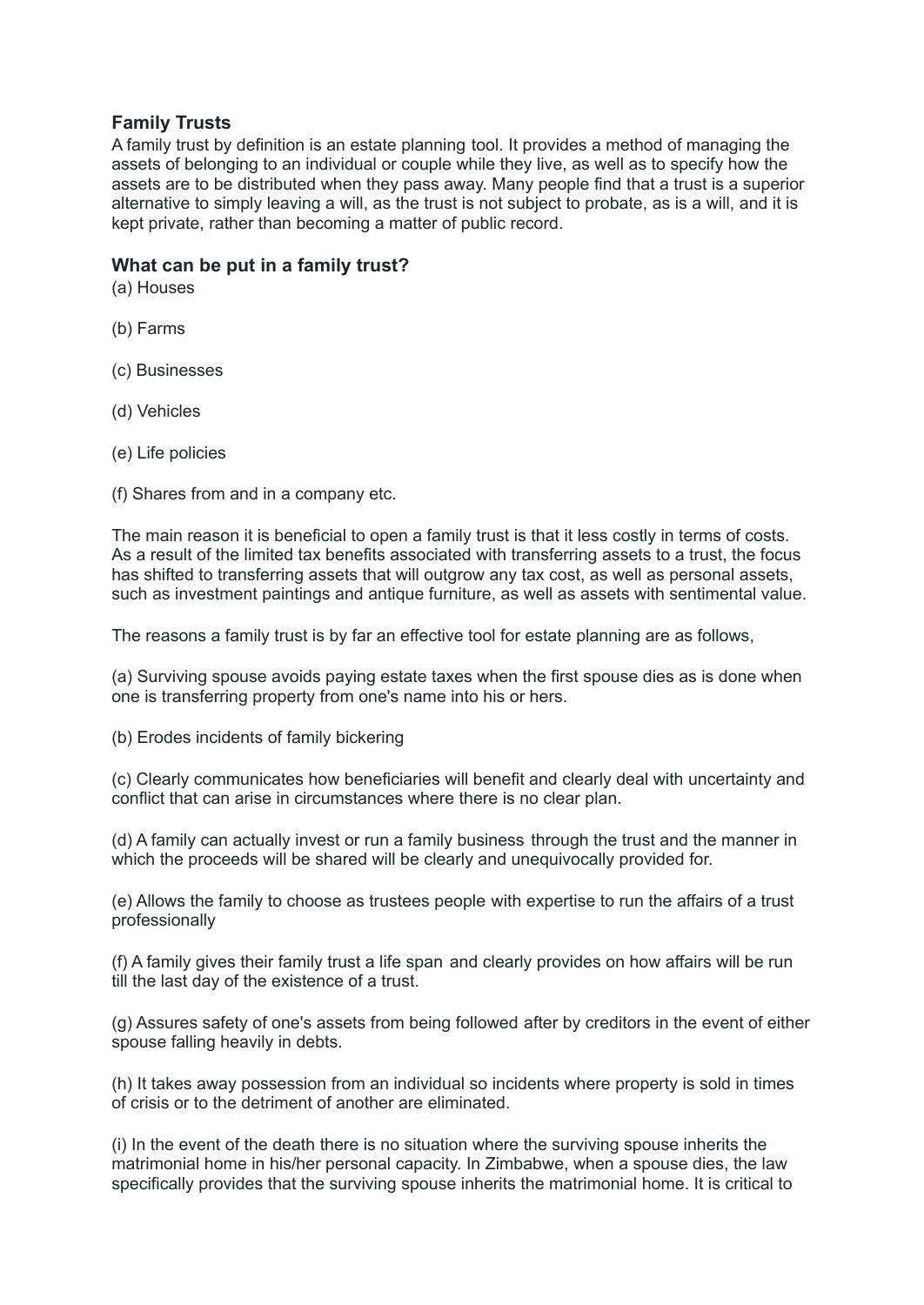note that the matrimonial home is inherited in one's personal capacity and what this means is that one can deal with the house in a manner that she/he deems fit. This can happen to the detriment of the children who might end up homeless in the event of the unfortunate happening. Section 3A of the Act specifically provides that a surviving spouse of every person who, on or after the date of commencement of the Administration of Estates Amendment Act, 1997, dies wholly or partly intestate shall be entitled to receive from the free residue of the estate

(a) the house or other domestic premises in which the spouses or the surviving spouse, as the case may be, lived immediately before the person's death;<sup>[3](https://www.mondaq.com/wills-intestacy-estate-planning/903488/family-trusts-an-effective-vehicle-to-managing-your-estate#_ftn3)</sup>

The advantages of creating a family trust are multitudinous and it suffices to dwell on how a family trust is created in Zimbabwe.

### **Creation of a family trust in Zimbabwe**

Any form of a trust is created and registered by a registered Notary Public in Zimbabwe. The trust is only valid if it bears the notarial stamp or notarial seal of duly registered Notary Public and the same deed shall be registered with the Deeds Registry in Harare or Bulawayo. The Deeds office remains with the copies of the Deed and the grantor is given one with the Registry's stamp as proof of registration. The cost at Deeds Registry is USD50. 00

There is no other route to registering a family other than the one mentioned above. Notary Publics enjoy monopoly on this aspect and why the system is like that will be a story for another day.

#### **Advantages of family trusts over wills**

Before delving into the advantages of a family trust it is critical that a will is defined. A will can be defined as a written document which leaves the estate of the person who signed the will to named persons or entities (beneficiaries, legatees, divisees) including portions or percentages of the estate, specific gifts, creation of trusts for management and future distribution of all or a portion of the estate (a testamentary trust)definition. [4](https://www.mondaq.com/wills-intestacy-estate-planning/903488/family-trusts-an-effective-vehicle-to-managing-your-estate#_ftn4)

A will is a simple and less expensive way of one to pronounce how he or she would want his or her estate dissolved but the family trust has far great advantages as demonstrated below;

(a) First, a trust enables one's heirs to avoid the Master of High Court's process as in Zimbabwe, whereas wills are required to go through probate. Probate is the legal process through which a court transfers ownership of one's assets to the people designated in one's will. For example, the probate court would supervise the sale of one's home and the distribution of the proceeds in accordance with the will's named beneficiaries. There can be significant costs and delays associated with the process. In Zimbabwe one is required to pay 4% of the total value of the estate to the Master of High Court. The beneficiary will then have to incur further costs in transferring immovables that were registered in the deceased's name. In case of widows of no means, they end up selling the houses to enable them pay the Masters fees.

This can be avoided. When one creates a family trust and donate an immovable and not have money for the transfer or conveyancing can have his or her lawyers put a caveat on the property in the deeds office and later have the property transferred into the trust when it's convenient. There are no inconveniences of selling the immovable to meet some state's tax demands.